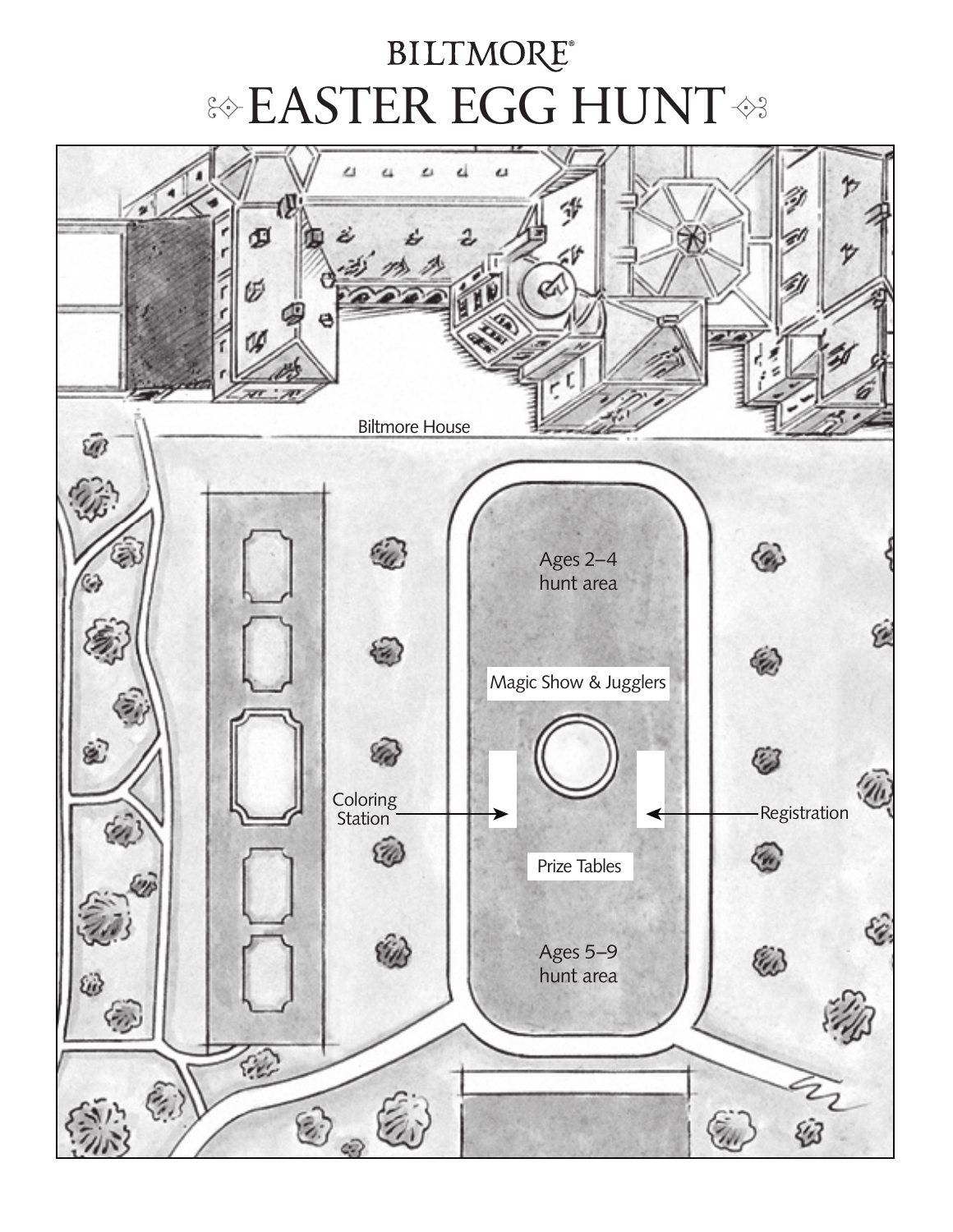# **BILTMORE®** & EASTER EGG HUNT

# April 12, 2020

*Egg Hunts are for children 2–9 years old. Children should bring their own baskets.*



#### **BILTMORE HOUSE FRONT LAWN**

Photos with the Easter Rabbit 9:30 a.m.–2:30 p.m.

### **ANTLER HILL VILLAGE**

Giant Bubbles on the Village Green 12 noon–4 p.m. Sheep Herding at the Farmyard 1–5 p.m. *(weather dependent)* Grape Stomp at the Winery 2–5 p.m. Music on the Bandstand 2–6:45 p.m.